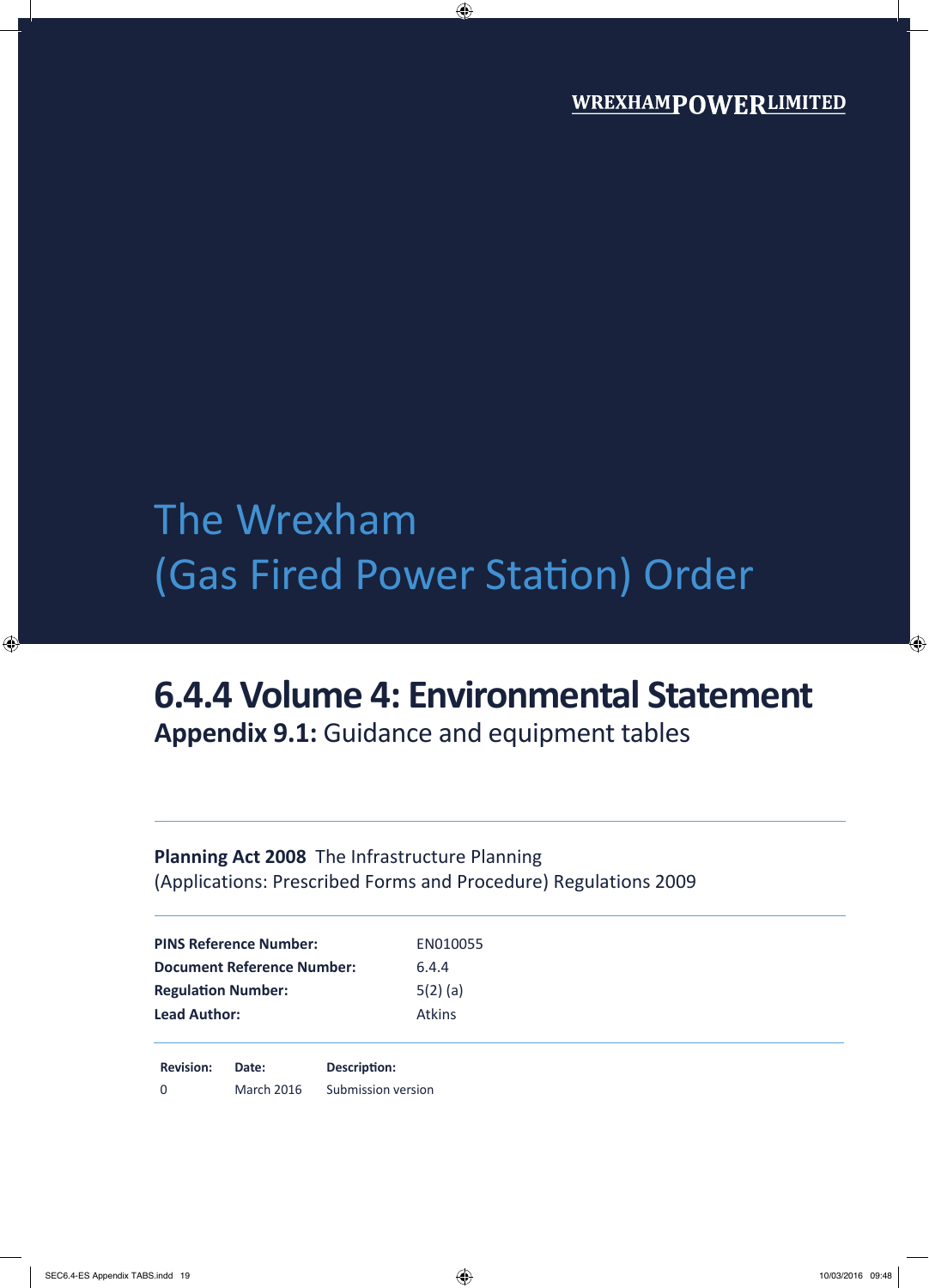## Appendix A9 ◆ Noise

### **APPENDIX 9.1 - GUIDANCE TABLES**

|                                       | <b>WREXHAM ENERGY CENTRE ENVIRONMENTAL STATEMENT</b>              |  |  |
|---------------------------------------|-------------------------------------------------------------------|--|--|
|                                       |                                                                   |  |  |
|                                       |                                                                   |  |  |
|                                       |                                                                   |  |  |
|                                       | Appendix A9 $\blacklozenge$ Noise                                 |  |  |
|                                       |                                                                   |  |  |
| <b>APPENDIX 9.1 - GUIDANCE TABLES</b> |                                                                   |  |  |
|                                       |                                                                   |  |  |
|                                       |                                                                   |  |  |
| <b>Common acoustic levels</b>         |                                                                   |  |  |
|                                       |                                                                   |  |  |
|                                       | Table A9.1: Sound power level of some common sources <sup>1</sup> |  |  |
| Sound power level dB                  | <b>Source</b>                                                     |  |  |
| 195                                   | Saturn Rocket                                                     |  |  |
| 170                                   | Ram Jet                                                           |  |  |
|                                       | Turbo jet engine with after burner                                |  |  |
| 160                                   | Turbo Jet Engine 3200 kg thrust                                   |  |  |
| 150                                   | 4 Propeller air liner                                             |  |  |
| 140                                   |                                                                   |  |  |
| 130                                   | 75 Piece Orchestra                                                |  |  |
|                                       | Pipe Organ                                                        |  |  |
|                                       | Small aircraft engine                                             |  |  |
| 120                                   | Large Chipping Hammer                                             |  |  |
|                                       | <b>B-flat Tuba</b>                                                |  |  |
| 110                                   | <b>Blaring Radio</b>                                              |  |  |
|                                       | Centrifugal fan (22,000m3/h)                                      |  |  |
| 100                                   | 1m loom                                                           |  |  |
|                                       | Car on Motorway                                                   |  |  |
| 90                                    | Vaneaxial ventilation fan (2500 m3/h)                             |  |  |
|                                       | Voice - Shouting (average long term RMS)                          |  |  |
| 80                                    |                                                                   |  |  |
| 70                                    | Voice - conversational level (average long term RMS)              |  |  |
| 60                                    |                                                                   |  |  |
| 50                                    |                                                                   |  |  |
| 40                                    |                                                                   |  |  |
| 30                                    | Voice - very soft whisper                                         |  |  |

l

 $^1$  Woods Practical Guide to Noise Control page 12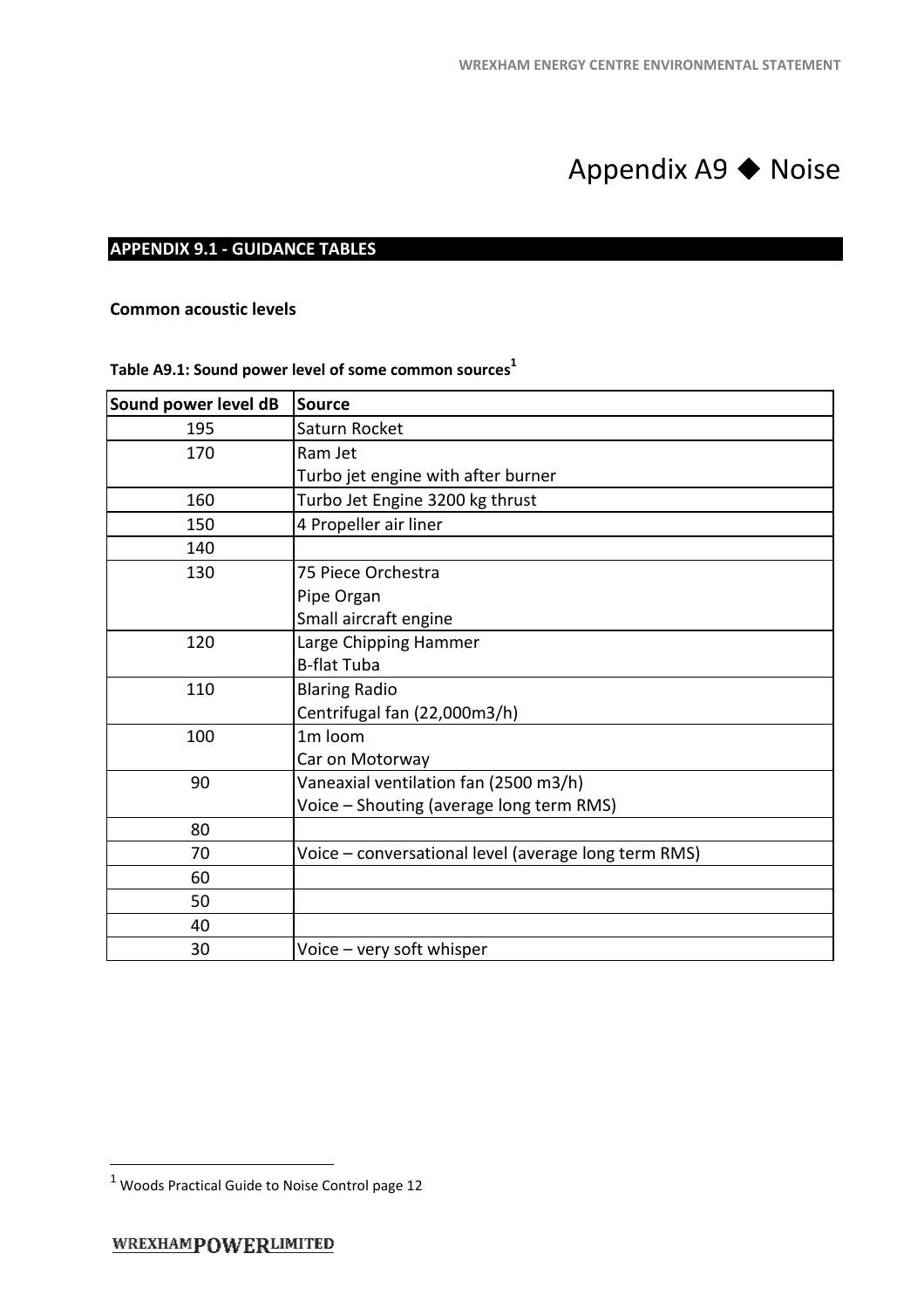| <b>Sound pressure</b><br>level, dB | <b>Source</b>                                                                      | <b>Average</b><br>subjective<br>description |  |
|------------------------------------|------------------------------------------------------------------------------------|---------------------------------------------|--|
| 140                                | 30m from military aircraft at take off                                             | Intolerable                                 |  |
| 130                                | Pneumatic chipping riveting (operators position)                                   |                                             |  |
| 120                                | Ship Engine Room (full speed)                                                      |                                             |  |
| 110                                | Automatic punch press (operators position)<br>Textile weaving room                 | <b>Very Noisy</b>                           |  |
| 100                                | Automatic lathe shop<br>Printing press room                                        |                                             |  |
| 90                                 | Heavy lorry at 6m<br>Construction Site - pneumatic drilling                        |                                             |  |
| 80                                 | Kerbside of busy street                                                            | <b>Noisy</b>                                |  |
| 70                                 | Loud Radio (in average domestic room)                                              |                                             |  |
| 60                                 | Restaurant<br>Department store                                                     |                                             |  |
| 50                                 | Conversational speech at 1m<br>General office                                      | Quiet                                       |  |
| 40                                 | Average Suburban area<br>Whispered Conversation at 2m<br>Residential area at night |                                             |  |
| 30                                 |                                                                                    | Very Quiet                                  |  |
| 20                                 | Background in TV and Recording studio                                              |                                             |  |
| 10                                 |                                                                                    |                                             |  |
| 0                                  | Normal Threshold of Hearing                                                        |                                             |  |

**Table A9.2: Average sound pressure levels to be expected in some common environments<sup>2</sup>**

 $\overline{a}$ 

 $2$  Woods Practical Guide to Noise Control page 11